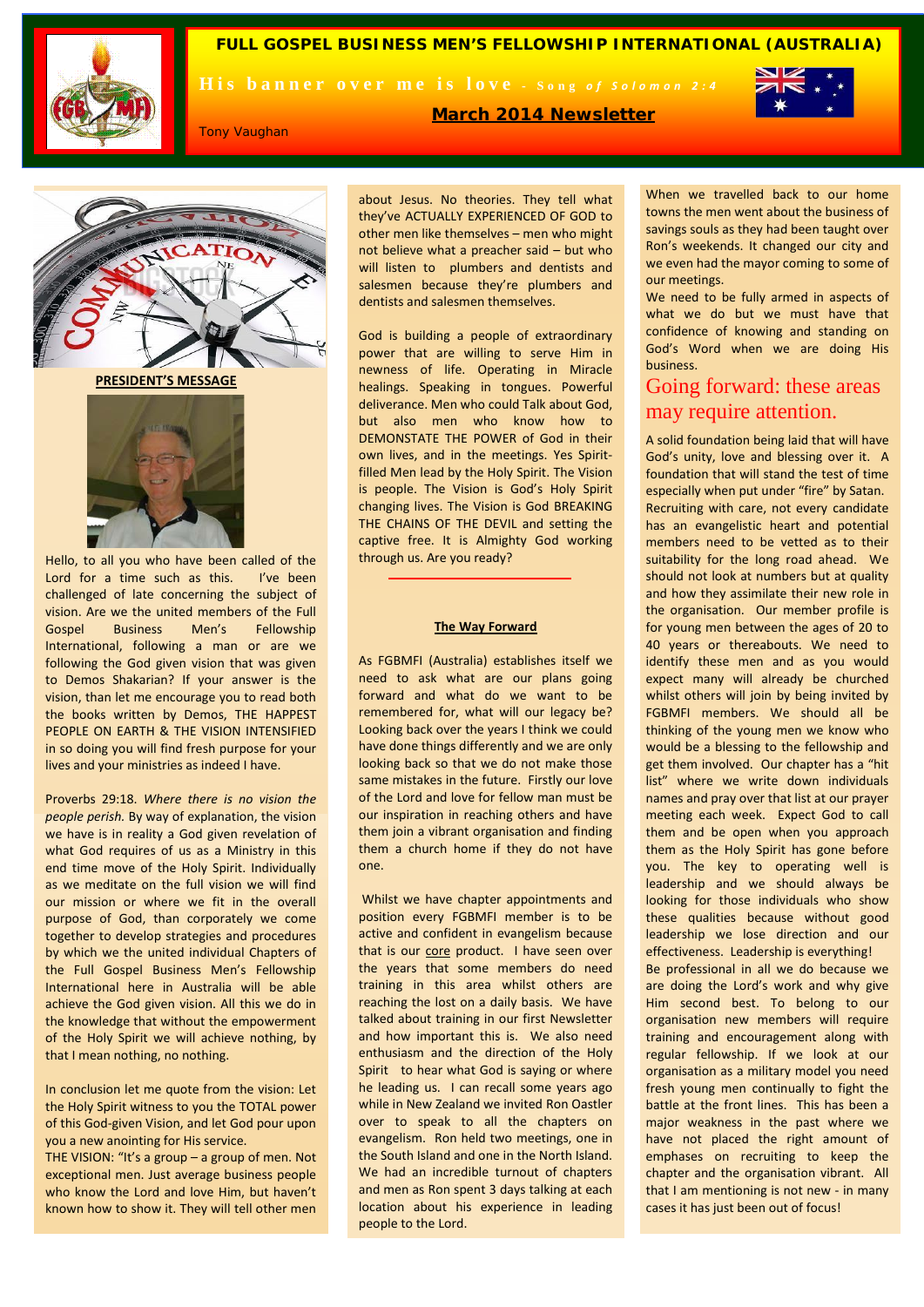

## **March 2014 Newsletter**



#### **The Making of a Champion**

By David Smethurst



In serving and counselling athletes at the last four Olympics and Paralympics as well as the Commonwealth Games and Rugby World Cup, I have seen a little of what it takes to make a good athlete into a great athlete.

All the athletes who qualify for the Olympics rate very highly in my estimation. I mean, they qualified against all odds and made it to the Olympics, even if they came last in their event. They were considered to be amongst the best in the world.

However, my heroes are amongst the Paralympians who for years battled to overcome injuries, loss of limbs, or being born with a disadvantage. Then they had to get the victory over disappointment and discouragement to become super sports people – some of them even qualifying for the Olympics. I feel very inadequate when I'm in their company. They "counsel" me with their courageous attitude and lifestyle much more than I've been able to counsel them.

The motto of the Olympics Games is **"citius, altius, fortius"** in Latin, or in English – **swifter, higher, stronger"** – this has been happening in every Olympic and Paralympic Games right from the start of the modern Games back in 1896. The athletes have been getting swifter, higher and stronger all the time.

What makes a champion? When all things are equal – the training, the discipline, the diet, the competition schedule - what produces that extra burst to beat the other competitors?

Years ago, the Australian Institute of Sport, noticed that East Germany was winning more medals in certain sports than other nations. It was discovered that they looked for and chose their champions long before they were champions – when they were very young. They looked at the physical and mental ingredients in their present and past champions, and then searched out youngsters who had the same ingredients and trained them into champions.

So the Australian Institute of Sport in looking

for future women rowers found that two essentials for great rowers were long thighs and long forearms. They searched for young girls who had these characteristics, together with other sporting inclinations. They trained them rigorously and within two years they were world beaters. Other nations could not believe that they had only been rowing for such a short period of time. They had the right physical and mental qualities but still needed to be disciplined, trained, strengthened and equipped to be champions. All this came together for them to win Olympic Glory!

What a lesson in life for us. We have the Word of God and the history of Christianity at our disposal to see what the heroes had that enabled them to succeed, and to avoid what caused them to stumble and be disqualified.

So what is the secret of greatness? Dr. Martin Luther King, Jr. said, *"Everybody can be great... because anybody can serve. You don't have to have a college degree to serve. You only need a heart full of grace. A soul generated by love."* 

It is a "ME FIRST" kind of world. As aggressive participants in the game of life we are all looking for what we can control to make things happen in our lives. However, attempts to become great in any endeavour are fruitless if we focus only on what we stand to gain from an act. Greatness is given to us in return for what and how we give to others.

**So How Can We Achieve Greatness?**

1. **Forget about being great.** When we focus on our rewards we automatically forfeit greatness to selfishness. *Humble yourself under the mighty hand of God and He will exalt you in due time.*

2. **Think of others first.** It is only through being considerate and attentive to the needs of others that greatness can be achieved. *Jesus said we should always be mindful of helping others.*

3. **Have an Attitude of Serving.** Live in faith that by devoting yourself to serving others with all your heart you will have great abundance in your life. *Jesus said that if we would be great, then be a servant to all.*

4. **Stay with it.** The deal with attaining greatness is that you won't know that it is happening. If you are truly on track your focus will be on others. Be aware that problems and situations will try to change your focus back to yourself.

Sharpen your focus, don't change it. Trying times are where greatness is bestowed. If you have the courage to start and the willingness to persist while placing others first, then you will overcome the obstacles and reap satisfying rewards!

We have God's promise to be with us and in us, to empower us with the Holy Spirit. He will give us His ability to overcome our inadequacies, to recover from failure and win. We have eternal life operating in us that quality of life that Jesus had when He rose from the dead. So let's just do it – let's be more than conquerors through Him who loves us.

DL Moody said, "It has yet to be seen what God can do through just one person yielded completely to Him." **Let's be that person.**



### **Something to ponder**

Dr Norman Campbell offers this maxim

"Broke is temporary, but being poor is an attitude".

If your Father owns the cattle on a thousand hills please note the above maxim and ask for your needs to be met through Him. Psalm 50.10.

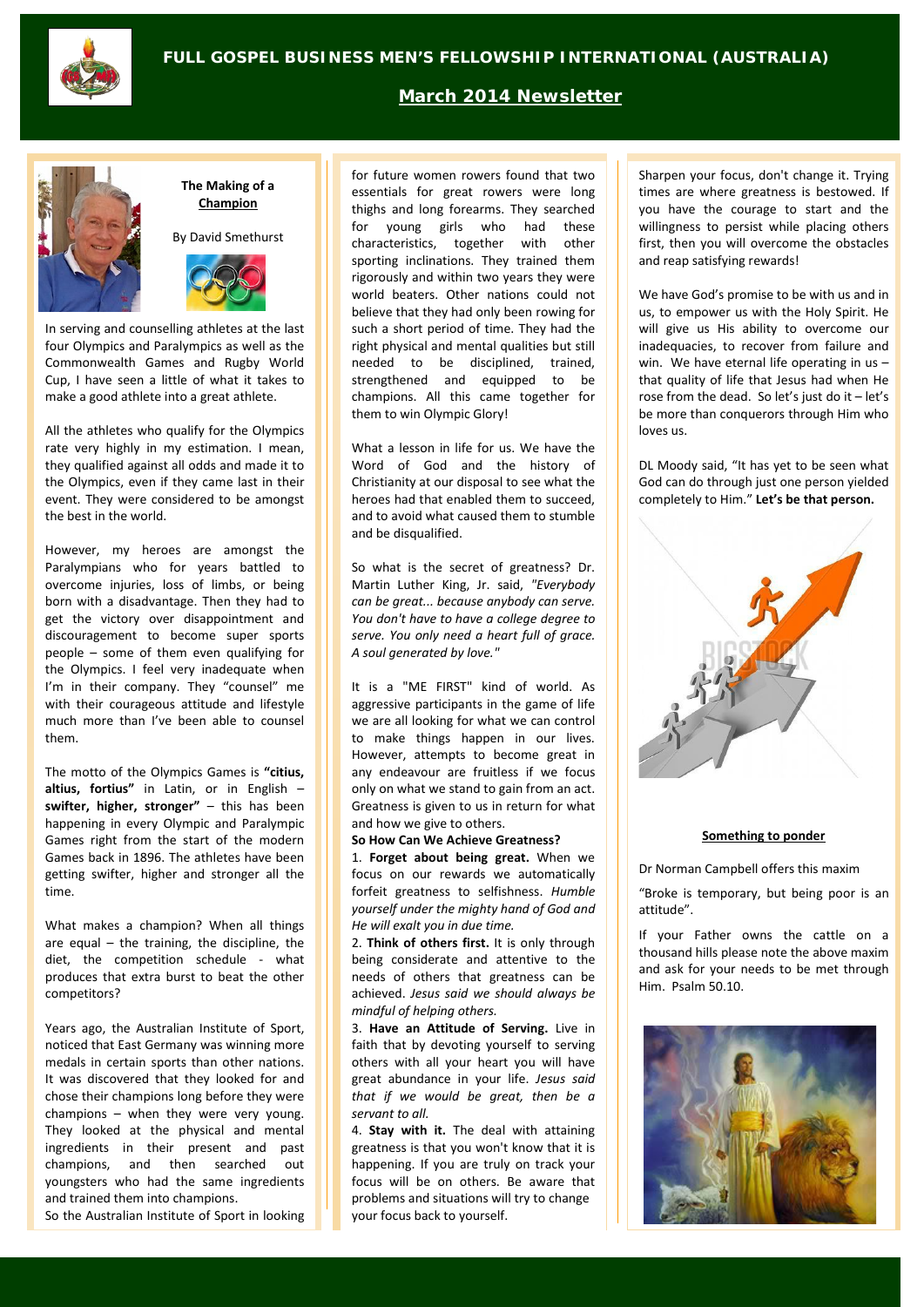## **March 2014 Newsletter**



### **Bio – Len Donaldson National President**

Len Donaldson, a man transformed by the awesome power of God from being a public nuisance number one, living a self centred life of drunkenness and waste to a born again, Holy Spirit filled, God Anointed, Bible Reading, Public Minded, Gospel Preaching, People Serving, Praying Man of Almighty God and now National President of the Full Gospel Business Man's Fellowship International. His message is, "What God has done for me and my life, He is more than willing to do for you and all who turn to Him through Jesus Christ".

My life started in a house of seven sisters, the only son of an Irish Timber Miller and Joiner who was a Church Warden raising his family with a strong hand and rigid Victorian outlook in Northland Country New Zealand. It was a good life although hard at times; we as a family were brought up in an atmosphere of genuine love. Both Mother and Father provided for us well, educating each of us in colleges in Auckland city. I only saw my father rarely under the influence of alcohol once in my life although drinks were always in the house. Mother was a different story and suffered from over indulgence.

I left home after working with my father for eight good years, in an attempt to find my own way in life, to go and find my fortune if you like; I had been well trained in all aspects of construction from standing trees to completed projects. Possessing a good work ethic, that has stood me in good stead with all who employed me. First blessing that I discovered in Australia was Carolyn my wife a lovely Christian girl who had been looking for a husband so she could get on with her God given role of having babies, of which we had five. "Thank you Lord". The problem in our marriage was I was still a drunk, lost soul living selfishly hand to mouth and only for myself. It took a lot of prayer by Carolyn's family and friends and in particular her Mother to set the scene that put an end to ten years of hell that I had put them through.

Finally, their prayers were answered and I got gloriously saved. One night after a big night on the booze, dear old Pastor Job, under a personal instruction from God came and ministered to me in spite of my drunken condition. (O how brave he was, even knowing that God would protect him from my violence). On my knees, I made my confession to Christ that night under a vision of the Cross of Calvary with the realisation that Christ had to die to take away my sin. When I stood up I was stone cold sober praising God with my hands raised above my head giving God all the glory for the things He had done. I had finally found God, yes the God I only heard others talking about, the God I tried to find in College and at other times in my life. That night for the first time in my life I had done business with God and here was the deal, I gave Him my heart, He gave me a new life, He took away my sin, I would from that night serve Him. Best deal I ever experienced. Life from that night on has been one awesome adventure under the mighty hand of God, with all its ups and downs; one never stops learning the ways of God, yes we have good times and bad. As a Christian I've experienced firstly the tragic loss of a sixteen year old son in an auto accident (he was not driving) then car and aeroplane crashes; been flush with money one day and broke the next; learning how to walk in the Spirit and not in the flesh. Building High Rise Buildings and Churches all over South East Queensland, but more importantly building into other men's lives by sharing the love of Jesus with them, seeing the transforming power of God as He takes ship wrecked lives of near destitute men and makes them good upstanding men that can hold their heads up high and overcome the obstacles that beset them.

I have served as both a fulltime and part time Pastor, but never found the fulfilment I was looking for, I had a Church with a congregation of one hundred and thirty souls; ministered on sites in the Construction Industry; spoken at Union Rallies with gatherings of two and three thousand Hard Core Construction Workers, seen the power of God change lives; have had signs and wonders following Ministry; seen men and their children miraculously healed, but have still felt there was more. Re-joined FGBMFI in the hope I could use their Ministry to Men to expand what I felt God was doing in the Construction Industry, became the National President and now, finally I feel that I'm where God wants me to be and all that has gone before has been preparation for this most exciting end time adventure.

> *"May the road rise to meet you May the wind be always at your back May the sun shine warm upon your face, the rain fall soft upon your fields. Until we meet again may God hold you in the palm of his hand*. **Irish Blessing**



*"His Banner Over Us is Love"* 

# **Membership**

Full Gospel Fellowship International (Australia) is open to all men who wish to be part of this vibrant organisation who have a heart to reach others and bring them into a relationship with Jesus Christ. You must read and understand our Doctrinal Statement and be willing to serve as a chapter member giving of your time and expertise's.

Please return your completed membership application (along with our doctrinal statement) form to our treasurer John Diamond at 43 Knight St Rochedale South QLD 4123. Membership forms can be printed from our website: **fgbmfiaustralia.com**

Membership fees are \$100.00 per annum. To have a vibrant Fellowship we need all members to pay their dues to fund the ongoing expenses of the Fellowship as per the budget approved by the National Board. Being paid up members of the Fellowship is important and all personnel should hold their membership as significant and of value. Being members allows you to experience all the benefits that are associated with the organisation including being able to vote and have your say at the appropriate time. If you have no chapter in your area or it is not functioning your membership will be held as a National member. Those already in an active chapter will also be National Members and then chapter members. This way all members are included and not overlooked when information is being passed on.